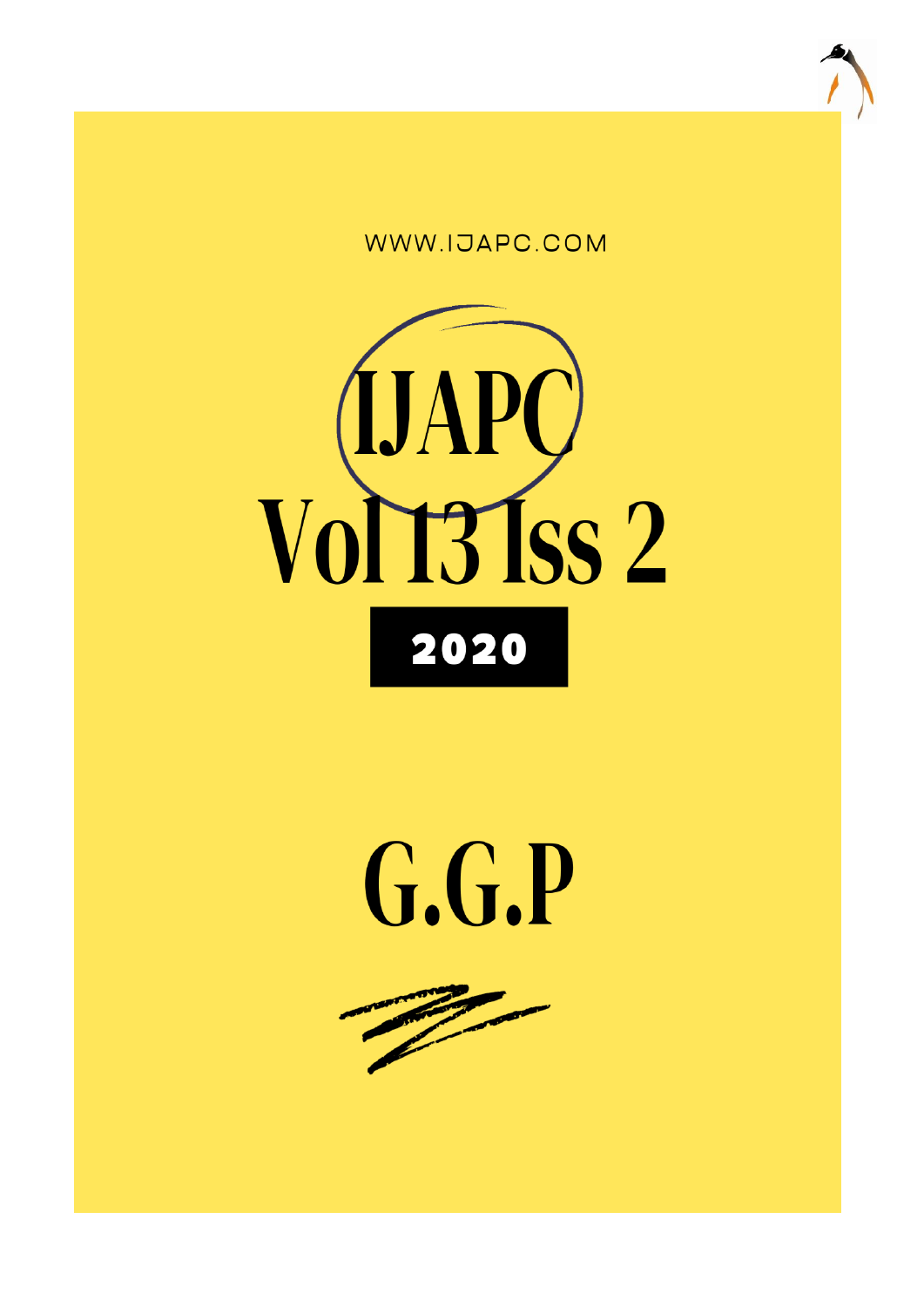

# **Int J Ayu Pharm Chem**

REVIEW ARTICLE www.ijapc.com

**e-ISSN 2350-0204**

# **Ayurvedic Management of Common Neonatal Problems**

Mamta Takhar<sup>1\*</sup>and Shrinidhi Kumar Acharya<sup>2</sup>

1,2P.G Department of Kaumarbhritya, National Institute of Ayurveda, Jaipur, Rajasthan, India

#### **ABSTRACT**

New born care is a skill and requires common sense, confidence and sense of urgency without getting panic. Certain neonatal problems which are commonly encountered during in day to day clinical practice are mostly physiological, due to immaturity of organ /system in developing newborn and require minimum treatment. Mean while anxiety of parents is quite obvious and exact knowledge of same by physician helps to console parents.

Common neonatal problems may be due to physiological immaturity, adjustment problems, and failure to establish feeding, faulty methods of feeding, transplacental hormones of mother and certain exaggerated reflexes and at times due to anxiety by parents, over consciousness also. However many of the complaints gets resolved spontaneously with increasing age without causing much disturbances in the growth pattern of the child. However, keeping an eye on pathological part of such problems is essential as it may be hazardous to baby at times.

Key points like, isolation, hygiene, feeding, aseptic measure, temperature maintenance are few of the common precautions to be taken. Mother will be enquired daily about baby as she is the keen observer of the baby round the clock, and her opinion plays a vital role in understanding any deviation from normalcy.

Meanwhile such common neonatal problems can be effectively managed by certain simple Ayurvedic medicines. Correction should be done in the life style of the feeding mother where ever required. Certain modifications should be done in daily routine care of the newborn and misconceptions and myths regarding the baby care in the family members should be removed.

#### **KEYWORDS**

*Immaturity, Over Consciousness, Temperature Maintenance, Aseptic Measure, Isolation*



Received 25/07/2020 Accepted 26/08/2020 Published 10/09/2020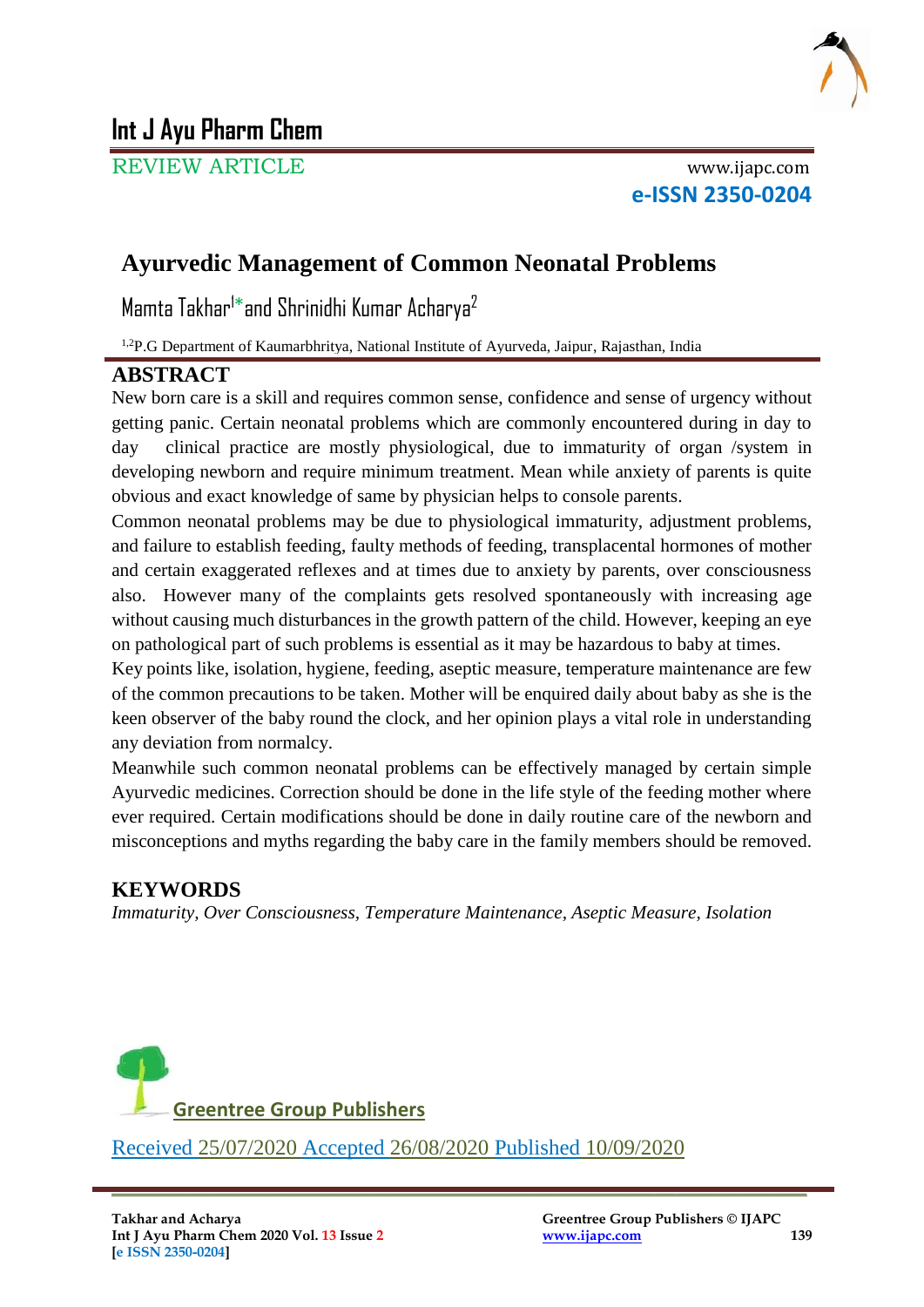

### **INTRODUCTION**

Common neonatal problems may be due to Physiological immaturity, Adjustment problems, Failure to establish feeding, Faulty methods of feeding, Anxiety by parents, over consciousness, Tran placental hormones of mother and certain Exaggerated reflexes. Most of the problems will be gets resolved in due course of time without causing much disturbances in the growth pattern of the child. However keeping a eye on pathological part of such problems is essential as it may be hazardous to baby at time. Key points like, isolation, hygiene, feeding, aseptic measure, temperature maintenance are few of the common precautions to be taken<sup>1</sup>. Mother will be enquired daily about baby as she keenly observe the baby round the clock, and her opinion plays a vital role in understanding any deviation from normalcy<sup>2</sup>.

Cry is the most common complaint of major concern for parents, and need to address properly. Cry is the only symptom which the baby uses to convey many sufferings. It is also suggestive of arrival of baby at birth. So cry should be evaluated by different angles as it is only effective media to convey the suffering to a baby. Cry in case of abdominal pain is typically intermittent with throwing of the legs against the abdomen with tightening of the abdomen. This situation can be managed by positioning the baby in the prone position, and taping over the back helps a lot. Administration of 1 drop of *Ajamoda Arka* diluted with warm water can be given orally through a dropper also helps a lot to relieve the colicky  $\text{pain}^3$ . Gentle massage at umbilical region with ghee in circular passion is also followed traditionally as a method to relieve the pain<sup>4</sup>. There are many causes for pain abdomen but most common being engulfed air during feeding, colic pain is common.

Hunger is one more important cause of cry. Baby fed with exclusive breast feeding cries intensely in every 2- 3 hours due to hunger. Cry will be loud and intense, vigorous and subsided by feeding. Mean while feeding the baby every time when it cries is a bad practice, as every time baby will not cry for feeding. So identification of hunger cry is very important, otherwise it may leads to either over feeding or underfeeding or indigestion to the baby. One more common cause of cry is insect bite<sup>5</sup> . Apply Ghee mixed with *Haridra, Kumkum and the Sphatica* will going to remove the irritation and pain due to insect bite<sup>6</sup>. Crying due to wet napkin is also quite common especially during night hours or when babies carried outside by wearing the napkins. Synthetic and plastic napkins are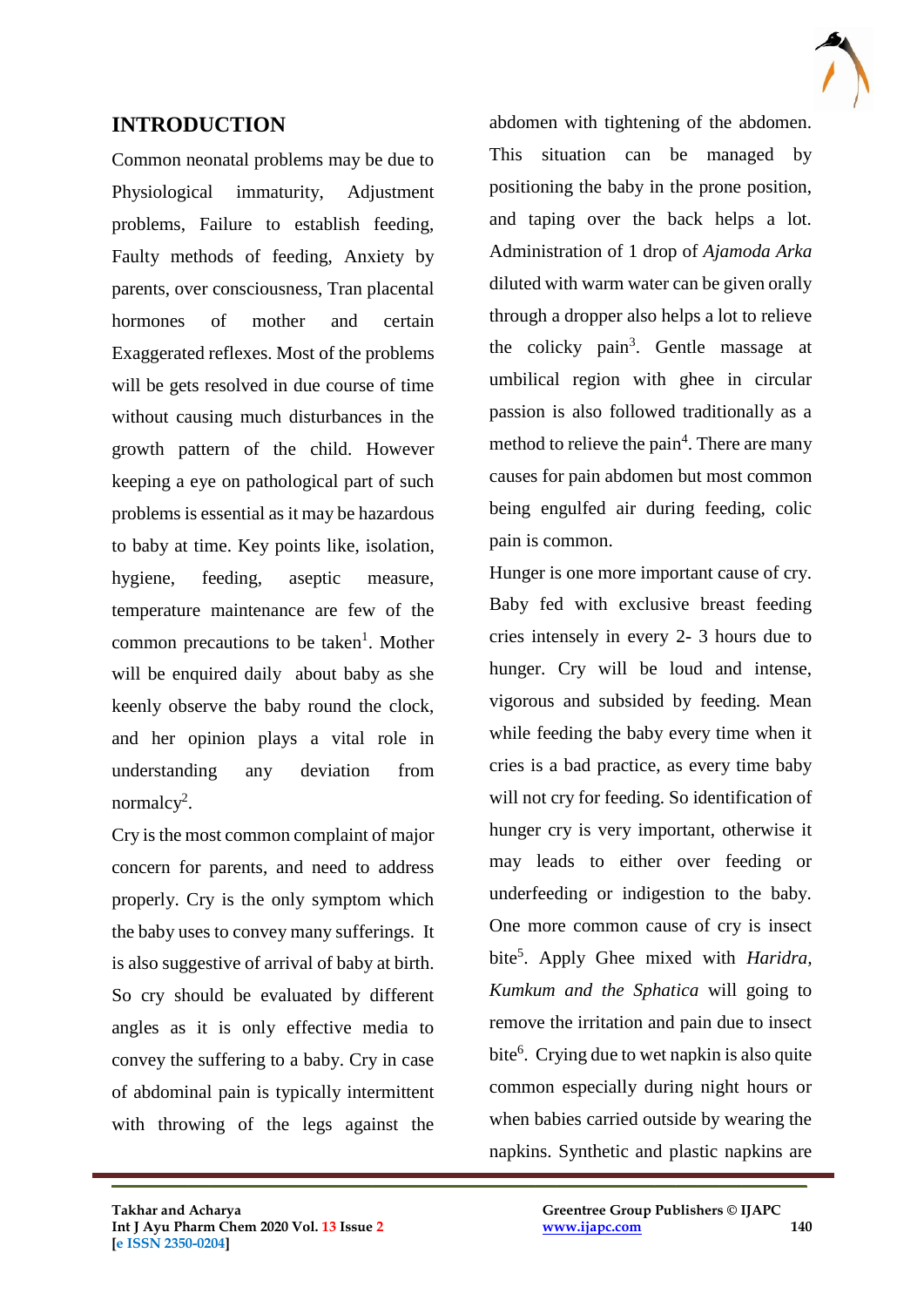

better avoided and clean cotton napkins should be used and frequently changed. Hypothermia & Hyperthermia are two other common causes of excess crying. During winter month's hypothermia due to underclothing and during summer seasons hyperthermia due to over clothing is common. During cold climates like winter months one should ensure warm environment for newborn care and heat loss should be prevented. While during summer months with extreme heat care should be given to maintain the proper feeding methods to prevent the fluid imbalance and few drops of medicated water prepared by Daha *prashamana drugs* <sup>7</sup>(drugs having cold potency) can be administered.

One more common concern of the mother is crying during night hours. Most of the babies cry in excess during night hours and sleep during the day hours. Silent night hours further increases the loudness of cry. This is due to in utero- pattern newborn. During the antenatal period during day time mother being in vertical position the amniotic fluid gets collected independent portion of the uteru sand baby sinks deep inside the uterus and spend maximum time in sleeping<sup>8</sup>. During night hours when mother sleeps in horizontal position, fluid gets distributed sideways and fetus in superficial positions shows maximum activity with free movements of limbs. Fetus is habituated for this pattern of sleeping in day and awakening in night hours. This habit is continued after birth for few months. Sometimes baby also cries when he gets bored and nobody is picking him. When nurse or mother takes the baby on thigh with swing movement leads to subsidence of cry. At time child cries due to otitis media when he touches the ear frequently. Water entering inside the ear, entry of feed to the ear while feeding, may accumulate in the middle ear and can cause the infection .When cry is very dull , weak, shill , intractable , and continuous then it should be properly investigated<sup>9</sup>.

Most of the mothers often confused regarding oil application for massaging the baby. Massaging the baby prior to bath over the extended leg of mother is very popular method of baby care in India. This not only increases the blood flow but also increases the tone of the muscle. A healthy baby enjoys the massage when it is done gently by using warm non irritating oil. Certain oils like *Yastimadhu Talia/ Ashwa Gandha Bala Lakshadi Talia, Bala taila* etc are best suited $10$ .

There is a lot difference between Western concepts and - Indian concepts with regards to practice of baby massage and bathing may be due to climatic considerations. Massaging should be done in *Anuloma*  (Upwards to downwards) direction and not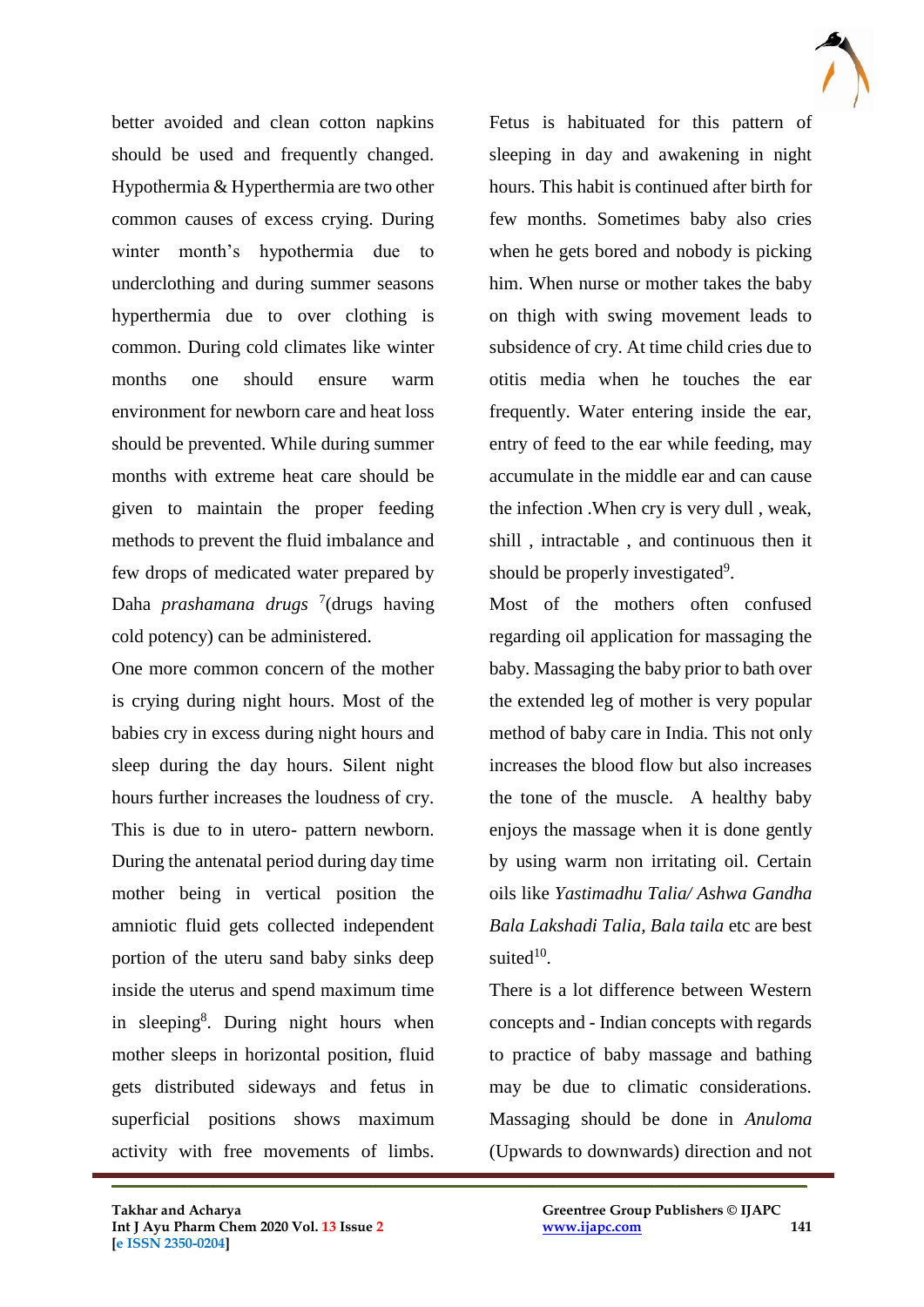

in *Viloma* direction (opposite direction) which may leads to loss of elasticity of the skin. Certain precautions like massaging like pressure, direction of massage, irritation by oil should be kept in mind. One should be very careful or avoid putting oil on ear / nostrils, if done, later should be cleaned thoroughly. When local oils are used for massaging, adulteration should be kept in mind as routinely available oil are often adulterated.

Many times mother is confused for diarrhea when baby passes frequent stools due to various physiological causes due to immaturity First stool of the baby is meconium which a sticky, tarry black colored stools. Transitional stools from second day onwards will be often confused with loose stools. Meanwhile exaggerated gastro colic reflux which is quite normal in newborn, resulting in defecation immediately after feeding and mother is often worried. In Breastfed babies such tendency is more commonly seen and in mother on certain medications and taking rich organic acid contents (orange, cherries). In bottle fed babies infective diarrhea is quite common in which stool will be watery with pus cells and mucus. Feeding large amount of sugar or honey may also cause the loose stools. Healthy newborn used to defecate 7-10 times stools in a day and increased frequency may be due to exaggerated gastro colic reflex. Few drops of *Dadima Twak Swarasa, Dadimastaka Choorna , Bilwa choorna*  helps a lot in reducing the frequency . Undiluted cow's milk feeding is also one of the common causes of loosestool $11$ .

Vomiting or spitting out the fed milk is one more common problem with neonate. Meanwhile mother confuse regurgitation with vomiting. Regurgitation is quite common in baby due to exaggerated gastro esophageal reflux. Meanwhile the faulty method of breast feeding where in sealing of baby mouth with areola is not proper, leading to sucking of the air inside the stomach, is major cause of newborn vomiting / regurgitation. Swallowed air ejects out forcefully and abruptly stimulates the gastro esophageal sphincter leading to exaggerated cardiac reflux and expulsion of air along with milk. This is also called as aerophobia, which can be effectively corrected by proper burping for 10 minutes after the feed .Mean while the capacity of stomach in newborn baby (35ml) should be kept in mind and feeding more than this during one feeding may leads to vomiting. Positioning after feeding in preferably in right lateral position is important. Some restless infant may vomit due to pyloraspasm. This is more problematic in crying infants. However in all such conditions just licking of *Mayura Piccha*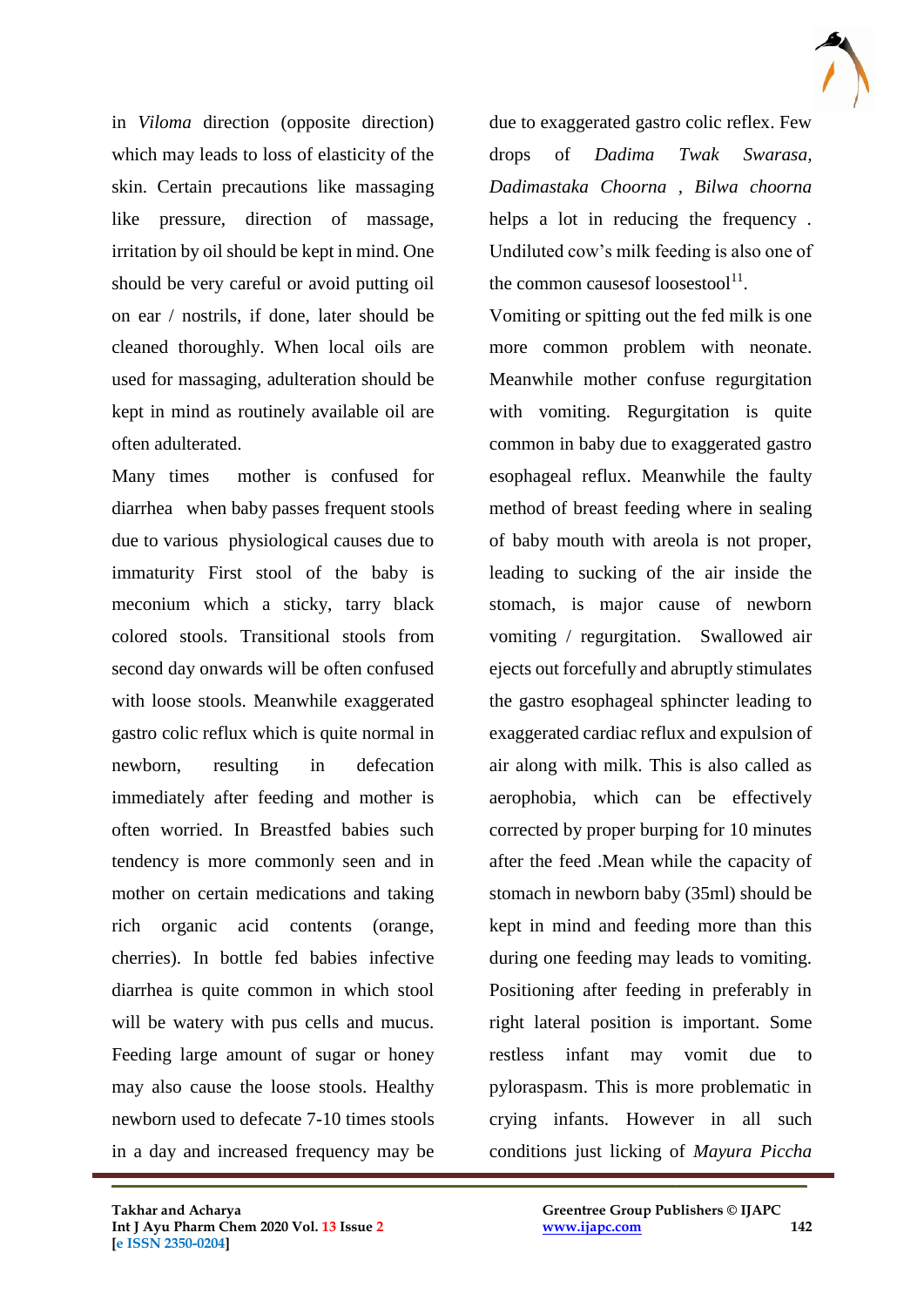

*Basma* in the dose of 1 pinch has shown excellent result. Persistent bile stained, distention of the abdomen with fever is considered as dangerous and need investigation $^{12}$ .

Some time mother may complaints that my baby has not passed the stool (meconium) yet. Meconium is black tarry in color and maximum time limit for its passage is 24 hours and if not passed it has to be investigated for certain congenital anomalies. Some cases the stool passed immediately after feed due to exaggerated gastro colic reflux. Due to the same reason stool frequency is more than 10 times per day in neonate. Stool formed due to breast milk consumption is golden yellow color while that of cows milk light golden yellow colour. Stool with lot of flatus suggestive of areophagia<sup>13</sup>.

Mean while mother complaints of constipation in new born. Constipation is also quite common in newborn owing factors like immaturity of the mesenteric plexus, less formation of the stool as breast milk is the only diet. Management part includes proper burping, feeding good amount of feed, nursing in prone position, hot and cold fomentation, *hot water + Ghee+ Sugar, Soft tender leaves* can be used, enema through N.G tube etc.

One more common problem of the mother is that baby has not passed the urine. After

 $\mathcal{L}_\mathcal{L}$  , and the contribution of the contribution of the contribution of the contribution of the contribution of the contribution of the contribution of the contribution of the contribution of the contribution of

birth the maximum time for passing of urine is 12 hours and baby can pass as much as 12 times per day depending on adequacy of lactation. Most of the time baby passes the urine yet the time of delivery and left unnoticed. So when baby is not passing urine check the effective feeding. Later check for distention of the bladder. Congenital problems related to urogenital tract need to be excluded. Otherwise nursing in prone position, hot and cold water fomentation leads to passing of urine. Physiological jaundice where child develop the yellowish discolourization of the sclera and the whole body is also one of the major concern for mother. Destruction of the fetal hemoglobin and immaturity of the liver to conjugate the bilirubin leads to development of unconjugated bilirubinemia. Physiological jaundice starts typically 3rd day onwards and will be in peak by 6-8 days and there after slowly decline and completely disappears by 15 days. Anything which doesn't follow this rule should be considered as pathological jaundice and investigated**<sup>14</sup>** .

In the management part of same *Vedic literature* explains about the *Surya Rashmi chikista* or sunbath which is quite beneficial. Baby should be exposed to sunrays during sunrise and sun set which helps for photo isomerisation of the biluribin. Hepatic protective drugs like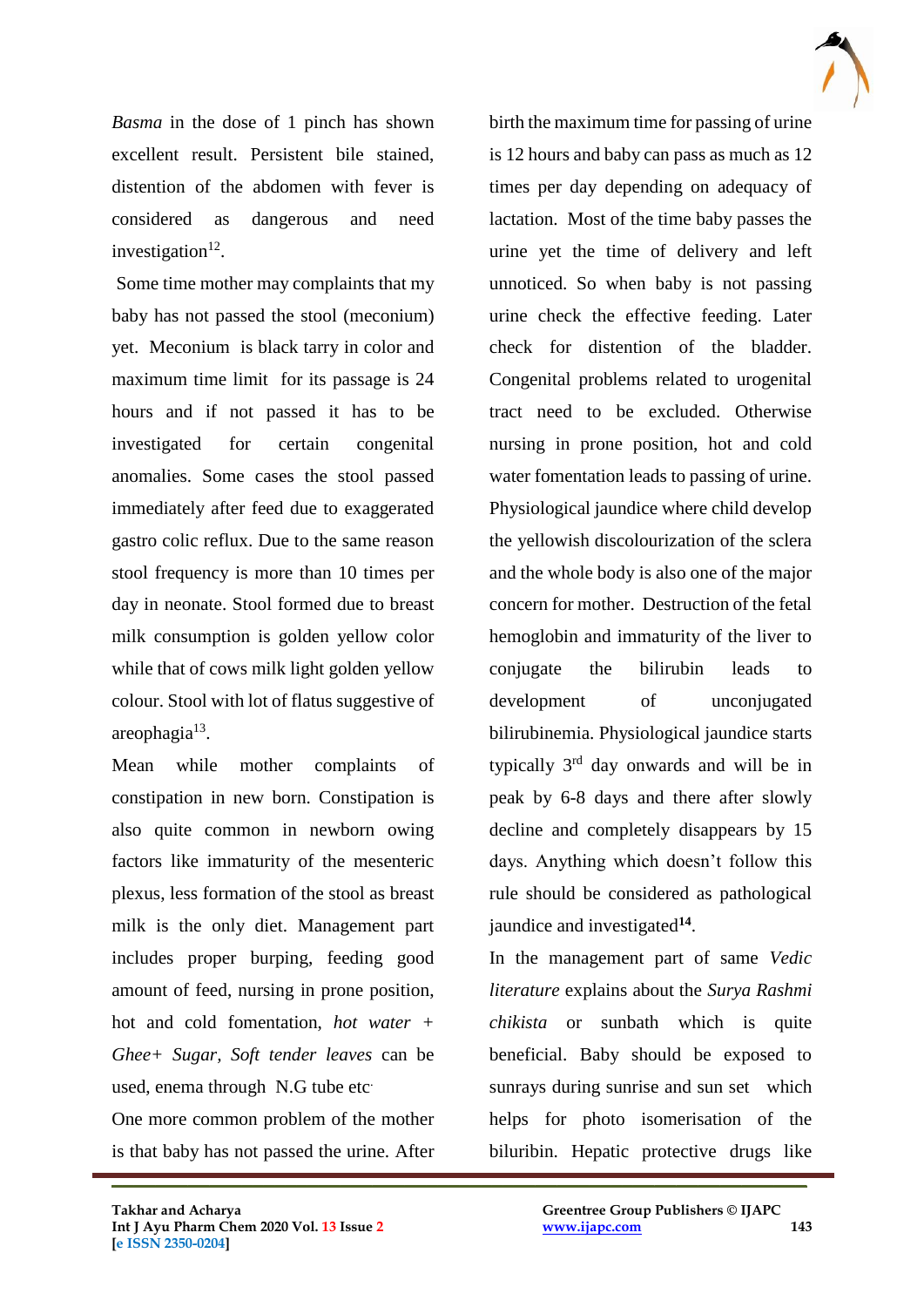

*Amalaki, Bhumatamalaki* etc should be given as immaturity of the liver is the main cause. More liquid / feeding should be given as it dissolve the bilirubin and excrete out. Nowa day'sphototherapy is main key in treatment and can be given as per requirement<sup>15</sup>.

Many time mothers are worried about certain reflexes of the baby like hiccough, cough and sneezing and consult the doctor. But mother need not to be worried in this case because these are the protective reflexes of the body and its presence secure the baby from certain problems like aspiration etc and baby will be safe. Distention of the stomach (after feed) leading to irritation of the diaphragm may leads to hiccough. One or two drops of warm water cures the condition. Cough is usually absent in just born. Yawning is which another protective reflex is common before sleep. Anyhow Burping, few drops of warm water is sufficient. If it is more disturbing- *Mayurapiccha bhasma* can be given<sup>16</sup>.

Jittering is quite common in newborn. Jittery or tremulous on touch or handling the baby is rhythmic, paroxysms, sudden jerky movements is called as jitteriness. This is common during bath, exposure to cold, loud noise, bright light, rough handling etc. This is less common in breast feeding Infant while common in infant of diabetic mothers. This is a self limiting condition, within 48 hours. This condition should be differentiated from other convulsive disorders and no sedatives and anticonvulsants should be given. This is quite common first few days of the life and should not be over treated. This is decreased by passive movements, increased by handling, light etc. If the condition is not resolved in few days if not investigated for other pathologies $^{17}$ .

Many time mother complaints of feeling of hot body and presence of fever to her child. This is common in summer months when temperature rises above 45 degree. Meanwhile inadequate breast feeding further adds to this problem associated with improper heat distribution mechanism of newborn due to immaturity. This is not due to infective pathology rather due to fluid loss due to heat<sup>.</sup> Many time babie sare playful but head is so hot. Management includes, adequate feeding and release all clothing and keep the baby cool beneath the fan /cooler and give excess fluid, check the feeding again. This condition is called as dehydration fever. Do not expose to sunlight Console the mother. Once the hydration is maintained this problem will be resolved. *Shadanga Paneeya* can be given in drops $18$ .

Many time mother complaints of Sticky eyes without any watering of discharge.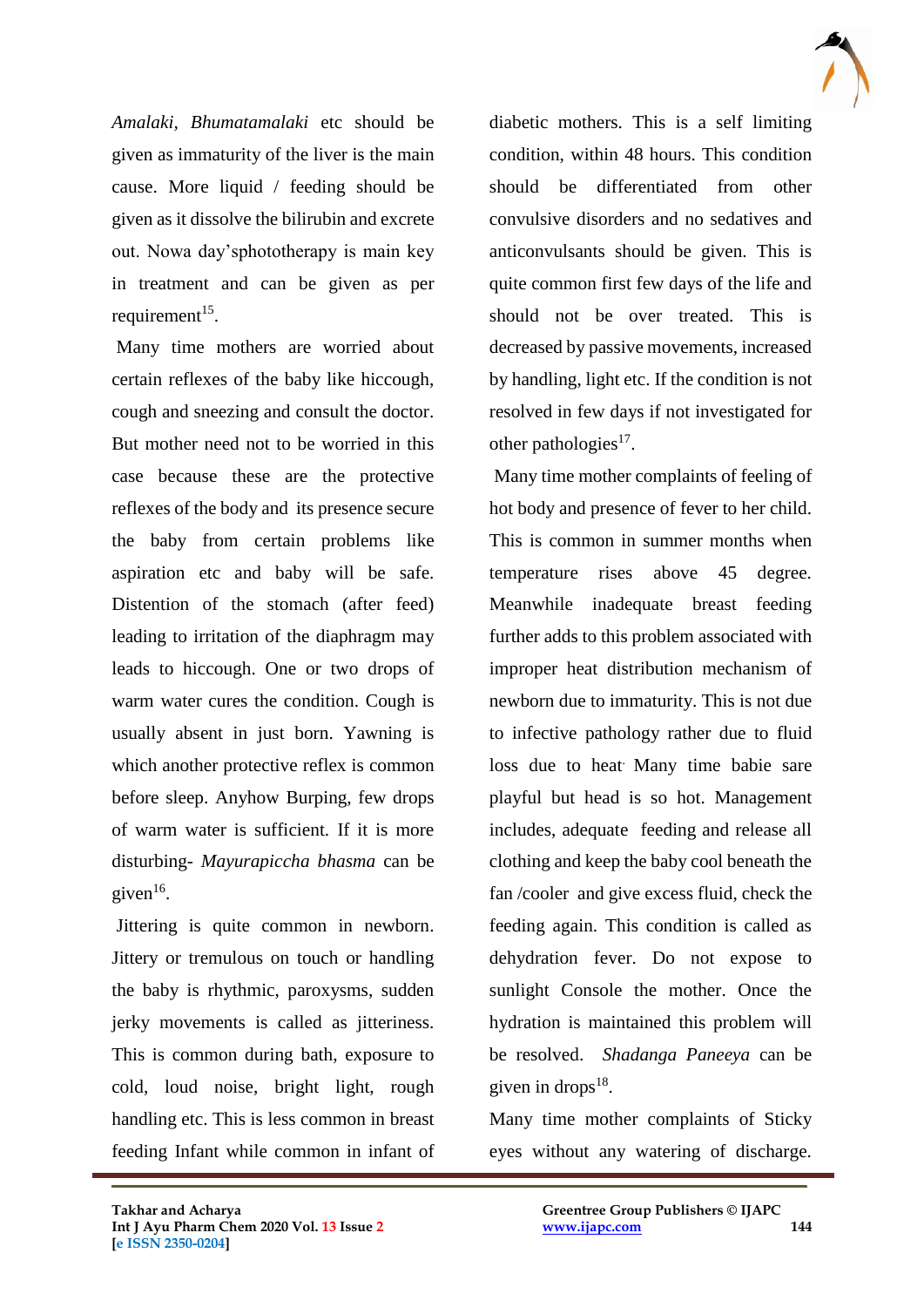

This should be cleaned with sterile cotton swabs soaked with saline water. Instillation of few drops of the colostrums to eye is quite beneficial in such conditions. *Ayurveda* explains that breast milk is good for certain disorders (*Akshi Tarpana).Dhanyaka Hima* can be also used to wash the eyes<sup>19</sup>. In the mean time Streptococcal infection of the eye should be excluded.

Oral thrush is one more common problem in neonates. This is quite common in more common in bottle-fed babies. Some time it may leads to Candida infection. This may leads to white pacts in cheeks, tongue and roof of the mouth. This infection may be transmitted from infection of yeast into vagina of mother. Clean the oral cavity after each feed (soft cloth) or give few drops of sterile hot water. This can be well treated by washing with hot water mixed with *Tankana and Godanti*. Similarly mild application of *Erimedadi Talia* over the patches also helps <sup>20</sup>.

One more common complaint of mother is very weak and not gaining the weight. This complaint is very common curiosity by parents to physician. Mother should be assured and realized regarding the actual fact and it is not the weight but activity of the baby matters. Mother should not give early top feeding to increase the weight of the baby, as breast milk is best for Brain

 $\mathcal{L}_\mathcal{L}$  , and the contribution of the contribution of the contribution of the contribution of the contribution of the contribution of the contribution of the contribution of the contribution of the contribution of

growth. Cheek the breast feeding and adequacy and tolerance by the baby. Check the weight as per age and assure them other. If any Faulty methods of feeding were followed it should be corrected. Not maintaining thermo neutral temperature during baby care is also one of the causes. There may be chances of hidden infection leading to failure to gain weight. Persistence of the Jaundice (pathological), thyrotoxicosis, metabolic disorders may also gives the clue<sup>21</sup>.

Many time mothers may be concerned that her baby is always sleeping in excess. Usually during first few days baby used keep the eye closed, which prevent from injury to retina and called physiological photophobia which is considered as gift of god. Mother may mistaken this has sleep. Mean time while feeding after few sucking baby may slip in to sleep and need to be awakened by taping the sole gently and mother may mistake this as sleeping. First few days baby may sleep if mother as taken any sedatives before delivery (*Morphine*) don't tries open it forcefully.

Some time mother complaints that my male baby is having enlargement of the breast. This condition is called as Mastitis neonatorum. This occurs due to transplacental passage of the female hormones mother into the body of baby. Female hormones cause certain famine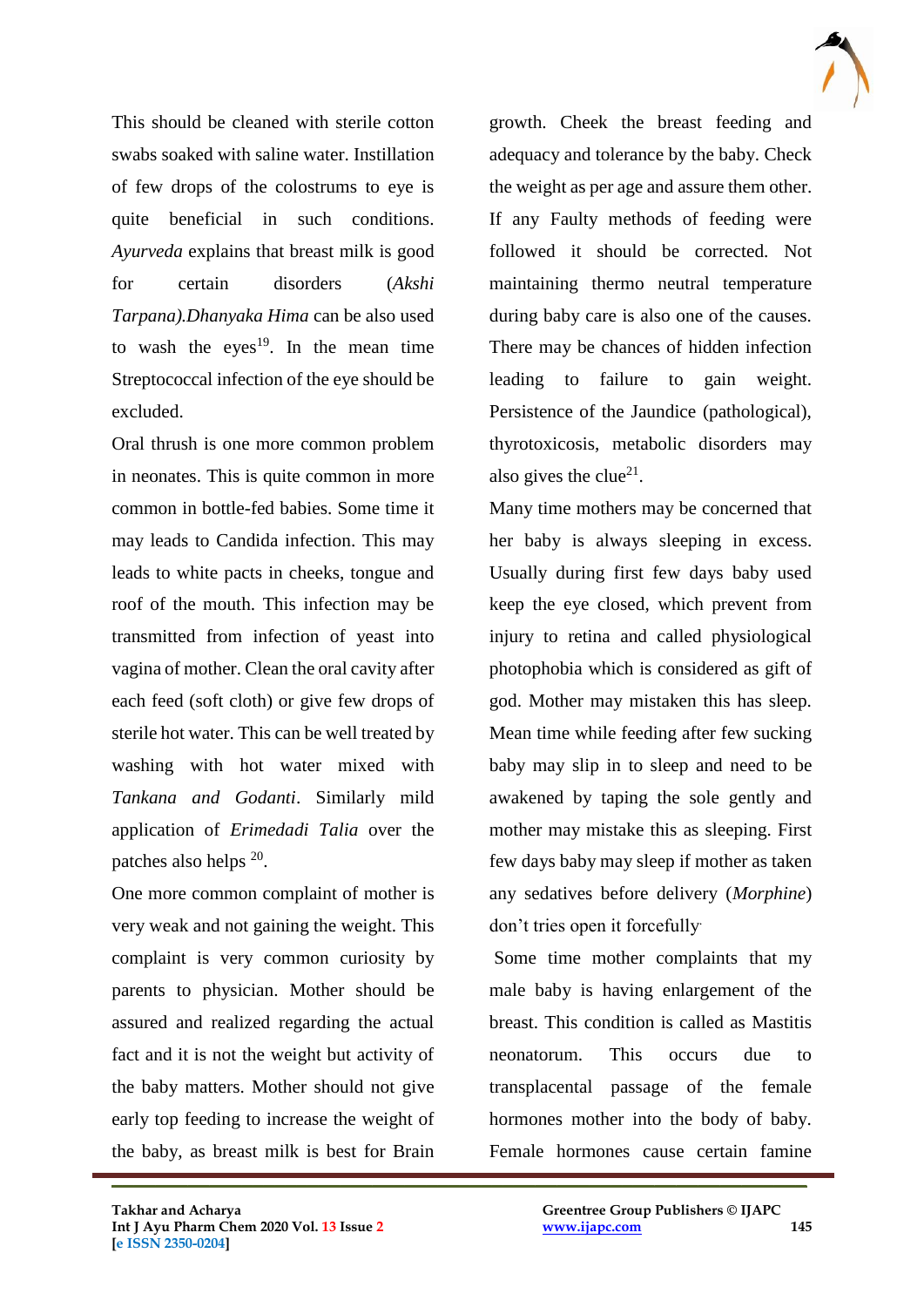

changes for a short duration as liver is quite immature to destroy this hormone effectively. This may cause enlargement of breast or gynecomastia. If give metaclopramide to the baby this may aggravate the condition. Management of gynecomastia does not try to squeeze the breast which leads to complications. Treatment of it Local fomentation by using *Pata Sweda* should be given. Mild local massage should be done by *Ashwagandha Bala Lakshadi Taila* and *Chandana Lepa* over the area.

Mean time mother may also complaints that her female baby has got bleeding from vagina mimicking the menstrual flow and some time white discharge. This is also due to transplacental transport of female hormones causes. Common in <sup>1</sup>/<sub>4</sub> female babies and will persists for 2- 3 days. Management is local cleaning of the vaginal area *Spatica + Tankana Jala* frequently to maintain aseptic condition of the area. No vitamin K needed to prevent the bleeding<sup>22</sup>.

Sometime immediately after birth head of the baby is elongated this is called as Caput succedaneum. This is boggy, diffuse edematous swelling of scalp layers due to prolonged delivery leading to pressure over the presenting part. This swelling cross the sutures and will disappears spontaneously after few days. Management includes head

 $\mathcal{L}_\mathcal{L}$  , and the contribution of the contribution of the contribution of the contribution of the contribution of the contribution of the contribution of the contribution of the contribution of the contribution of

support with round pillow like structure can be given. Pillow made out of sand or any soft flour can be used. Mild *Pata Sweda* can be given. Condition should not be over treated as it is self limiting. There is no need of any application<sup>23</sup>.

Cephalo hematoma is one more condition where in there is sub periosteal collection of the blood due to Injury, instrumentation, vacuum delivery etc. This swelling is not cross suture line and may get resolve in few days-weeks. If hematoma is big it may be infected need incision and aspiration. Hyperbilirubinemia is main complication at times. If the lesion is small and limited then *Dashanga Lepa*, *Manjistadi Lepa* can be applied with caution and care should be taken as skin is very soft $24$ .

One more common problem of mother is dandruffs of the baby. This is also called as cradle cap due to crusting over the scalp. This is due to causes related to hygiene, collected sweat and blockage of sweat gland. This may leads to seborrhea dermatitis.Hence early *Mundana samskara*  at the earliest is the best option. Early cutting of scalp hairs in some communities is a good practice. Mean while application of *Narikela Taila + Tankana + Shaptica* is best when there is formation of pustules. *Maha maricchadi Taila* after shaving the scalp hairs. Advanced cases should be treated like *Arumshika*<sup>25</sup> *.*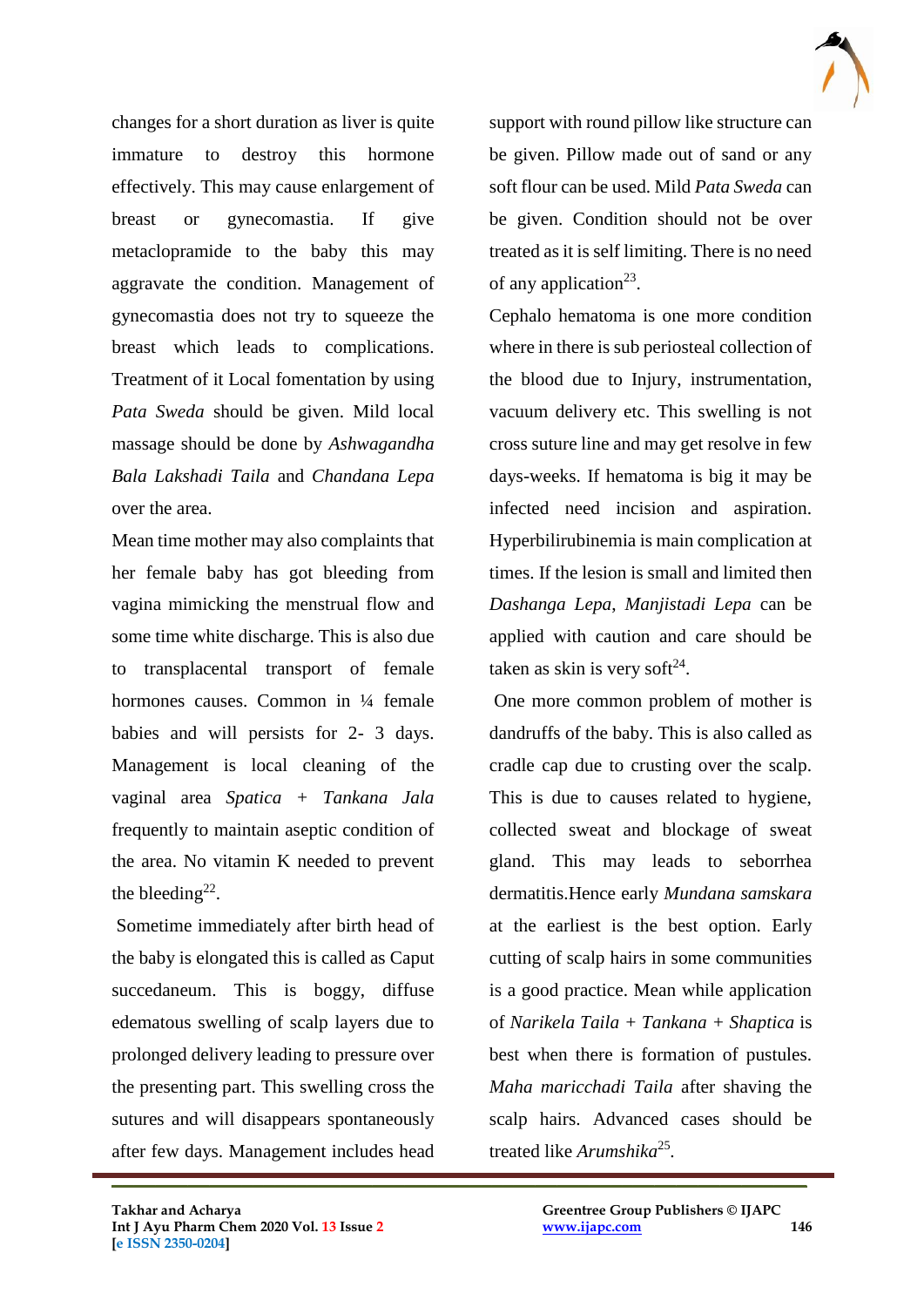

Craniotabes means Softening of the skull bones. Some time mother is worried about soft skull bone of the baby which pits on pressure. It will show the tennis ball like consistency. However it should not be pressed at suture lines. At birth the newborn skull is soft which is normal and convinced to mother. Hence shape of the skull is also liable to change in pressure points. By few days the consistency will be normal. If it is not corrected it should be evaluated for bone disorders and rickets. No need of any calcium preparations before the diagnosis $26$ -27 .

One more common problem of the baby as per mother is continuous watering from eye. New born baby has been presented with persistent wetness and watering from the eye without any congestion. This condition is due to obstructed naso lacrimal duct. As a management the lacrimal area should be massaged from upwards to downward direction with inward pressure over the lacrimal sac, about 15 to 20 times per day or whenever child is playing by applying some mild, soothing oil.Mild *Pata Sweda*can be done thereafter. If it is not opened by 3-4 months probing is indicated as treatment $^{28}$ .

Umbilical Granuloma is a small flesh like pale nodule at the base of the umbilicus with persistent discharge. This is also one of the common problems when cord care

 $\mathcal{L}_\mathcal{L}$  , and the contribution of the contribution of the contribution of the contribution of the contribution of the contribution of the contribution of the contribution of the contribution of the contribution of

was not proper. Unhygienic conditions around the umbilical stump, and recurrent infections of the stump may leads to this problem. As a treatment cauterization by silver nitrate/common salt can be done. Daily application can be repeated for 3-4 days till the base is dry. Local sepsis should be prevented by antiseptic powder. Instillation of the common salt is more useful. Mean while any *Kshara*  preparations can be successfully used. Any *Kshara* preparation like *Spatica, Tankan* is good. Even cleaning with *Tankana /*  Spatica jala can be helpful<sup>29</sup>.

Sore buttock and napkin rash is one more commonly encountered problem. Use of nylon and tight plastic napkins which are not frequently changed are the basic cause. Usually the frequency of defecation is more in newborn and delay in changing the napkins leads to redness, indurations, excoriation-ammonia cal dermatitis over the soft, delicate skin of the baby. Anal and the gluteal region should be should be cleaned gently with wet cotton, kept dry, exposed to air. Presences of moisture in this area further increase the risk of condition. Application of soothing ointment and coconut oil in the beginning itself is quite useful<sup>30</sup>. Thick oil application/ *Yasti madhu Taila* can be also done<sup>31</sup>. But after the formation of the wound this may not be so useful. Hence *Pittaharadrugs* like *Godanti,*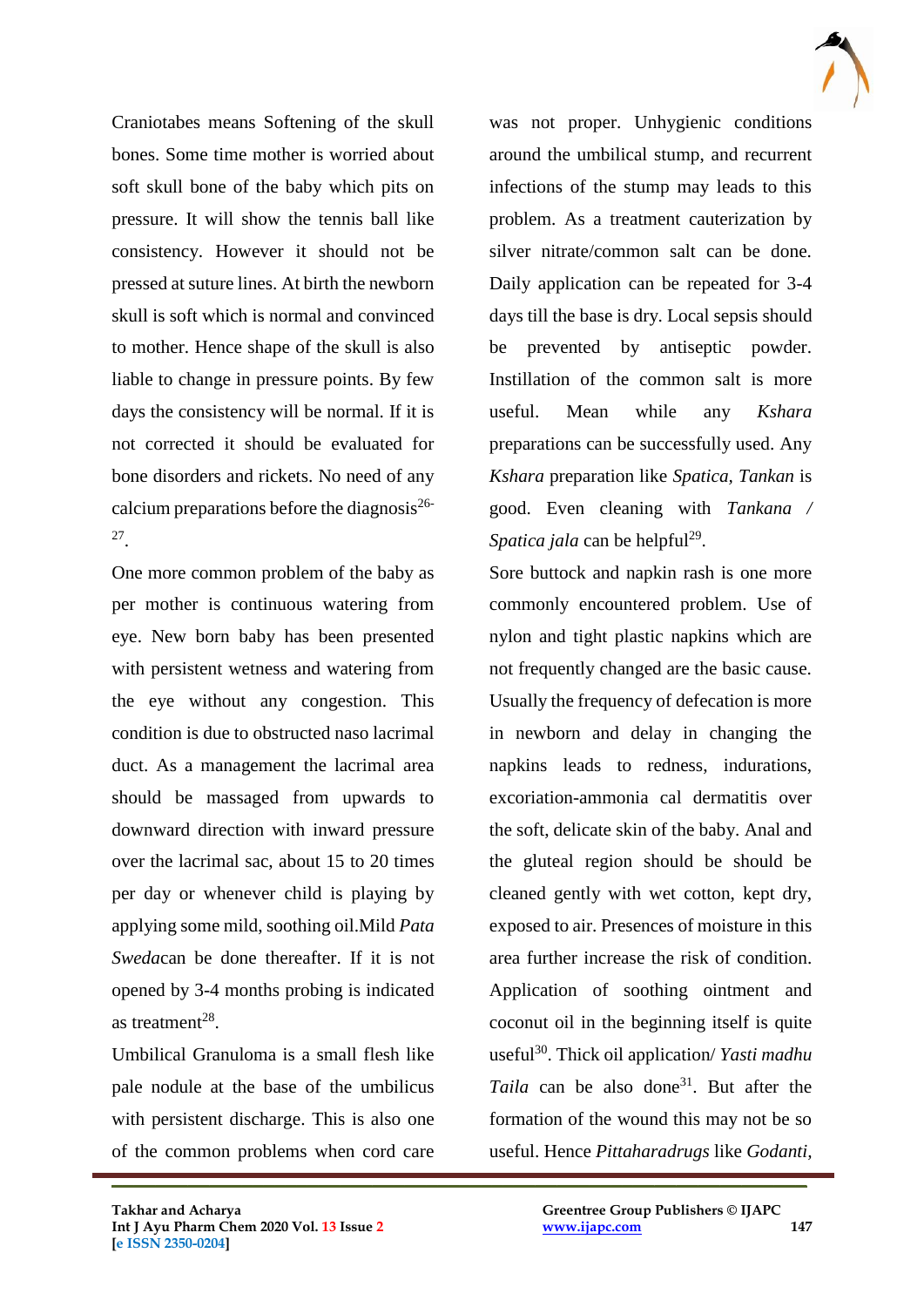*Praval, Muktha + Yashada basma*with *Ropana drugs* like Madhu *or Jathyadi taila* is useful. *Rasanjana or Puspa anjana* are useful Zinc preparations $32$ .

Toxic erythema or urticaria neonatorum is most common problem in the newborn baby. This will be presented with erythmatous rash with central pallor all over the body which starts second and 3rd day of the life. Rashes start from the face and then spread to the trunk and extremities and disappear spontaneously within 3-4 days. Exact cause is not known but an atopic and allergic cause has been predicted<sup>33</sup>. This will be exaggerated by nylon clothing's, dirty cloths. Of course it s a self limiting but still a matter of concern for mother. Avoid new cloth before washing avoid synthetic cloths and cotton wearing should be encouraged. *Nimba Patra Kashaya* for bathing or mild smearing over the body gives good results. Traditionally application of breast milk is also done<sup>34</sup>.

Some babies present with peeling of the skin may be due to drying effects after delivery which is common in post term and some of the term babies<sup>35</sup>. Application of the liquid paraffin, *Olive oil, Ashwagandha bala Lakshadi Taila, Yastimadhu Taila* is good to prevent this  $36$ .

Some other minor problem are sub conjunctival hemorrhage, cutis marmorata

 $\mathcal{L}_\mathcal{L}$  , and the contribution of the contribution of the contribution of the contribution of the contribution of the contribution of the contribution of the contribution of the contribution of the contribution of

,Mongolian blue spot Epstein pearls, sucking callosities, congenital teeth, tongue tie, non retractable prepuce, congenital hydrocele, hymnals tags, sacral dimple, prominent xiphi-sternum, bowed legs, umbilical hernia, harlequin color change, sub cutaneous hemorrhage, milia, acne neonatorum, stoke bites etc $37$ .

## **CONCLUSION**

Hence it can be concluded that most of the neonatal problems due to which the parents are concerned much and seek medical advice is due to physiological immaturity, adjustment problems and failure to establish feeding, faulty methods of feeding, anxiety by parents, over consciousness, transplacental hormones of mother and certain exaggerated reflexes. Most of the problems will be gets resolved in due course of time without causing much disturbances in the growth pattern of the child. However certain *Ayurvedic medications* can be very well used which is baby friendly to get the quick results.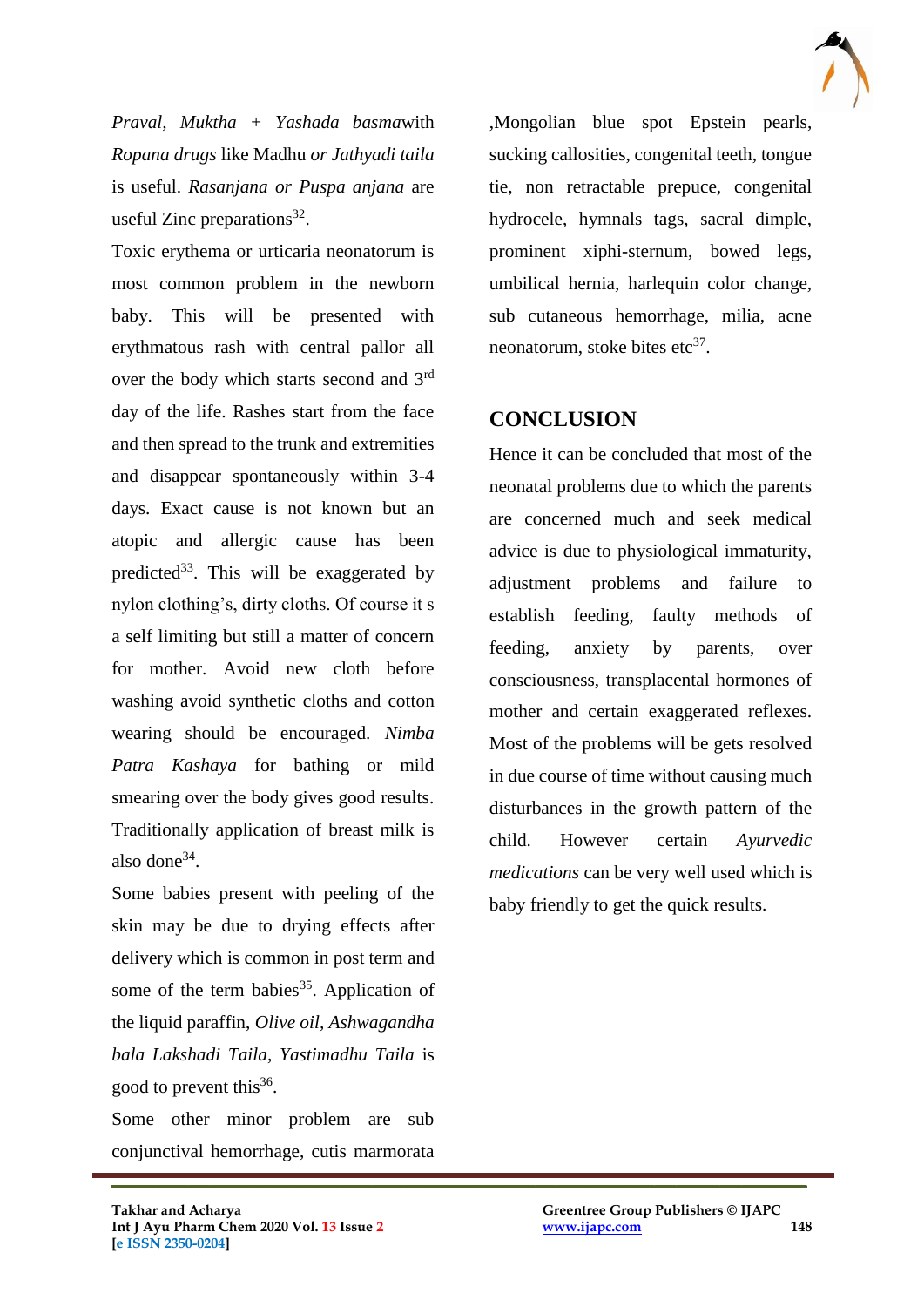

#### **REFERENCES**

1. [https://www.ncbi.nlm.nih.gov/books/N](about:blank) [BK326679/7:10](about:blank) pm/20/08/2020

2. https://www.glowm.com/pdf/EBWHeal thcare-Newborn-Care7:35pm;20/08/2020

3. Vaidya shri Satyanarayana Sastri elaborated Vidyotini hindi commentary:Charaka Samhita of Agnivesh revised by Caraka and Drdhbala chikitsa sthan chapter 26 verse no.180 Varanasi Chaukhambha Bharti Academy:reprint2011,750

4. Vaidya shri Satyanarayana Sastri elaborated Vidyotini hindi commentary:Charaka Samhita of Agnivesh revised by Caraka and Drdhbala chikitsa sthan chapter 28 verse no104 Varanasi Chaukhambha Bharti

Academy:reprint2011,796

5. Sri Satyapala Bhishgacharya(editor) hindi commentary:Vidyotini-Kasyapa Samhita of Vrddha Jivaka revised by Vatsya with Sanskrit introduction by Nepal Rajguru Pandit Hemaraja Sarma Sutrasthan chapter 25 verse no.39 Vedanadhyyay ,Varanasi Chaukhambha Sanskrit Sansthan: reprint 2018;53

6. Dr. Lal Krishnan "Arogya Kalpa Druma" $1<sup>st</sup>$  edition , published by choukhamba Sanskrit series office varansi. 7. Vaidya shri Satyanarayana Sastri elaborated Vidyotini hindi

commentary:Charaka Samhita of Agnivesh revised by Caraka and Drdhbala Sutra sthan chapter 4 verse no.49 Varanasi Chaukhambha Bharti Academy:reprint2011,93

8. Cheruku SR, Montgomery-Downs HE, Farkas SL, Thoman EB, and Lammi-Keefe CJ. 2002. Higher maternal plasma docosahexaenoic acid during pregnancy is associated with more mature neonatal sleep-state patterning. Am J Clin Nutr 76:608-13

9. Meharban Singh textbook of pediatric clinical methods; edition 5 ;page17:CBS Publishers & distrusters pvt ltd new dehli:reprint 2017-18

10. Bharat Bhaishajya Ratnakar(aug 1999)volume1-5 by Nagindas Chaganlal Shah,Published by B. Jain.

11. Van Ginkel R, Reitsma JB, Buller HA, et al. Childhood constipation: longitudinal follow-up beyond puberty. Gastroenterology. 2003; 125(2):357–63.

12. Dr. Lal Krishnan "Arogya Kalpa Druma" $1<sup>st</sup>$  edition, published by choukhamba Sanskrit series office varansi. 13. Tack J. Tally N. J. Camilleri M. et al. Funtional gastroduodenal disorders. Gastroenterology.2006;130:1466-1479

14. [https://www2.health.vic.gov.au/hospit](about:blank) [als-and-health-services/patient](about:blank)[care/perinatal-reproductive/neonatal-](about:blank)